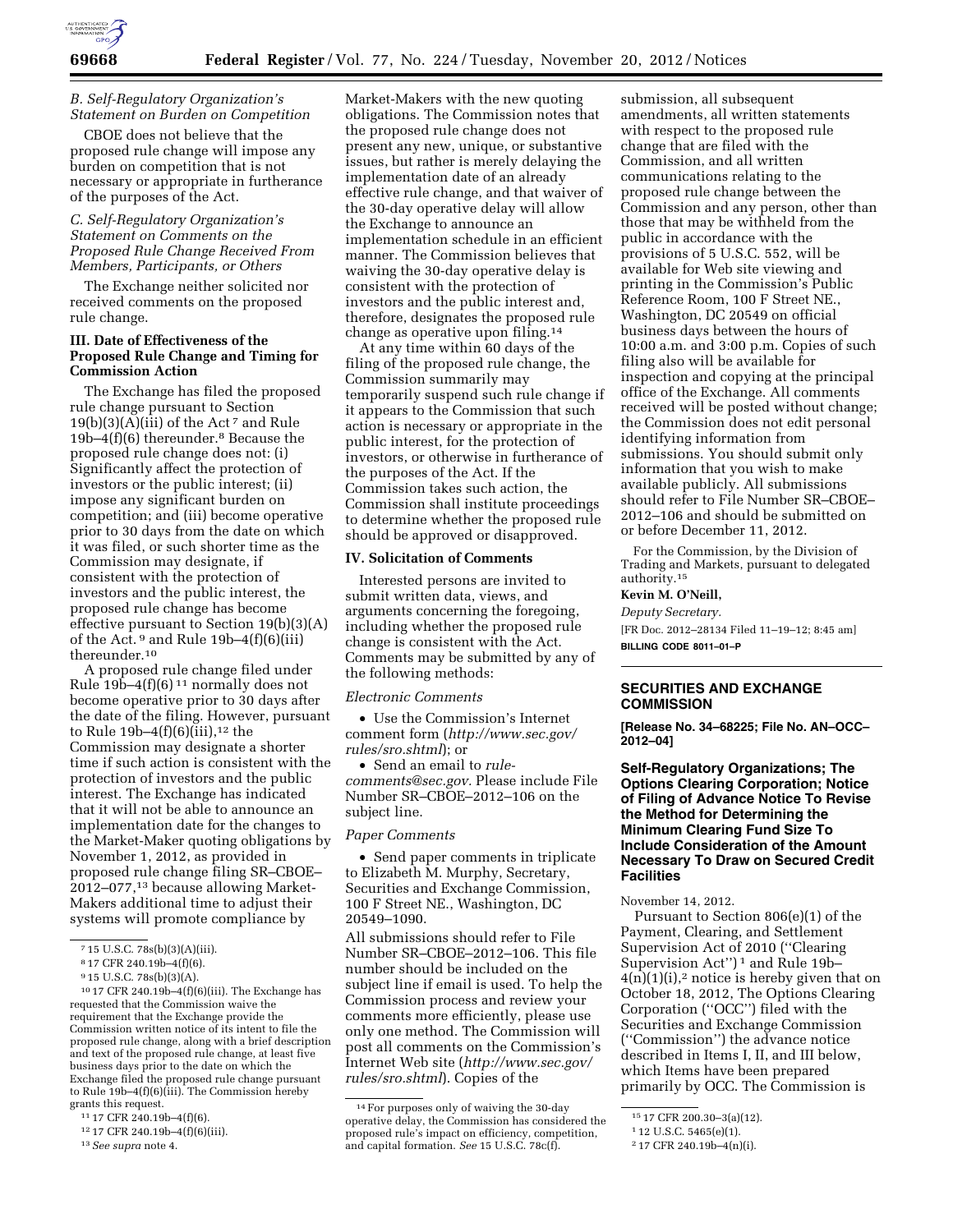publishing this notice to solicit comments on the advance notice from interested persons.

### **I. Clearing Agency's Statement of the Terms of Substance of the Advance Notice**

OCC proposes to revise the method for determining the minimum clearing fund size to include consideration of the amount necessary for OCC to draw on its secured credit facilities.

# **II. Clearing Agency's Statement of the Purpose of, and Statutory Basis for, the Advance Notice**

In its filing with the Commission, OCC included statements concerning the purpose of and basis for the advance notice and discussed any comments it received on the advance notice. The text of these statements may be examined at the places specified in Item IV below. OCC has prepared summaries, set forth in sections (A), (B), and (C) below, of the most significant aspects of these statements.3

# *(A) Clearing Agency's Statement of the Purpose of, and Statutory Basis for, the Advance Notice*

The purpose of this advance notice is to implement a minimum clearing fund size equal to 110% of the amount of committed credit facilities secured by the clearing fund to ensure that the amount of the clearing fund likely will exceed the required collateral value that would be necessary for OCC to be able to draw in full on such credit facilities. OCC's clearing fund is primarily intended to provide a high degree of assurance that market integrity will be maintained in the event that one or more clearing members or other specified entities to which OCC has credit exposure fails to meet its obligations.4 This includes the potential use of the clearing fund as a source of

liquidity should it ever be the case that OCC is unable to obtain prompt delivery of, or convert promptly to cash, any asset credited to the account of a suspended clearing member.

On September 23, 2011, the Commission approved a proposed rule change by OCC to establish the size of OCC's clearing fund as the amount that is required, within a confidence level selected by OCC, to sustain the maximum anticipated loss under a defined set of scenarios as determined by OCC, subject to a minimum clearing fund size of \$1 billion.5 OCC implemented this change in May 2012. Until that time, the size of OCC's clearing fund was calculated each month as a fixed percentage of the average total daily margin requirement for the preceding month, provided that the calculation resulted in a clearing fund of \$1 billion or more.<sup>6</sup>

Under the formula that is implemented for determining the size of the clearing fund as a result of the May 2012 change, OCC's Rules provide that the amount of the fund is equal to the larger of the amount of the charge to the fund that would result from (i) a default by the single "clearing member group"<sup>7</sup> whose default would be likely to result in the largest draw against the clearing fund or (ii) an event involving the nearsimultaneous default of two randomlyselected ''clearing member groups'' in each case as calculated by OCC with a confidence level selected by OCC.8 The size of the clearing fund continues to be recalculated monthly, based on a monthly averaging of daily calculations for the previous month, and it is subject to a requirement that its minimum size may not be less than \$1 billion.

This minimum dollar size for OCC's clearing fund is the subject of this

7The term ''clearing member group'' is defined in OCC's By-Laws to mean a clearing member and any member affiliates of the clearing member.

8The confidence levels employed by OCC in calculating the charge likely to result from a default by OCC's largest ''clearing member group'' and the default of two randomly-selected ''clearing member groups'' were approved by the Commission at 99% and 99.9%, respectively. However, the Commission approval order notes that OCC retains discretion to employ different confidence levels in these calculations provided that OCC will not employ confidence levels of less than 99% without first filing a proposed rule change.

advance notice. OCC maintains committed credit facilities that are secured by the clearing fund in order to provide a source of liquidity in the event of a default by a clearing member or one of OCC's settlement banks. The change arises out of a regular review that OCC conducts in order to determine the appropriate aggregate amount of such committed credit facilities. In addition to its liquidity exposure to the potential failure of a clearing member, OCC also evaluates its liquidity exposure to settlement banks in respect of their ability to wire net settlement proceeds in time for OCC to meet its settlement obligations at one or more of OCC's other settlement banks as well as OCC's credit exposure to banks that issue letters of credit on behalf of clearing members as a form of margin.

OCC's committed credit facilities are secured by assets in the clearing fund and certain margin deposits of suspended clearing members. In light of the uncertainty regarding the amount of margin assets of a suspended clearing member that might be eligible at any given point to support borrowing under the secured credit facilities, OCC has considered the availability of funds based on a consideration of the amount of the clearing fund deposits available as collateral. To draw on the full amount of its credit facilities secured by the clearing fund, the size of the clearing fund would need to be approximately \$2.2 billion. The \$2.2 billion figure reflects a 10% increase above the total size of such credit facilities, which is meant to account for the percentage discount applied to collateral pledged by OCC in determining the amount available for borrowing.

Based on monthly recalculation information, the size of OCC's clearing fund during the period from July 2011 to July 2012 was less than \$2.2 billion on eight occasions. Therefore, to address the risk that the assets in the clearing fund might at any time be insufficient to enable OCC to meet potential liquidity needs by fully accessing its committed credit facilities that are secured by the clearing fund, the proposed rule change described by the advance notice would amend the requirement that the minimum size of the clearing fund cannot be less than \$1 billion by providing instead that the minimum clearing fund size would be equal to the greater of either \$1 billion or 110% of the amount of such committed credit facilities. OCC proposes to denote the credit facility component of the minimum clearing fund requirement as a percentage of the total amount of the credit facilities that

<sup>3</sup>The Commission has modified the text of the summaries prepared by OCC.

<sup>4</sup>Under Article VIII, Section 1 of OCC's By-Laws, the clearing fund may be used to pay losses suffered by OCC: (1) As a result of the failure of a clearing member to perform its obligations with regard to any exchange transaction accepted by OCC; (2) as a result of a clearing member's failure to perform its obligations in respect of an exchange transaction or an exercised/assigned options contract, or any other contract or obligations in respect of which OCC is liable; (3) as a result of the failure of a clearing member to perform its obligations in respect of stock loan or borrow positions; (4) as a result of a liquidation of a suspended clearing member's open positions; (5) in connection with protective transactions of a suspended clearing member; (6) as a result of a failure of any clearing member to make any other required payment or to render any other required performance; or (7) as a result of a failure of any bank or securities or commodities clearing organization to perform its obligations to OCC.

<sup>5</sup>Securities Exchange Act Release No. 34–65386 (September 23, 2011), 76 FR 60572 (September 29, 2011) (SR–OCC–2011–10).

<sup>6</sup> If the calculation did not result in a clearing fund size of \$1 billion or more, then the percentage of the average total daily margin requirement for the preceding month that resulted in a fund level of at least \$1 billion would be applied. However, in no event was the percentage permitted to exceed 7%. With the rule change approved in September 2011, this 7% limiting factor on the minimum clearing fund size was eliminated.